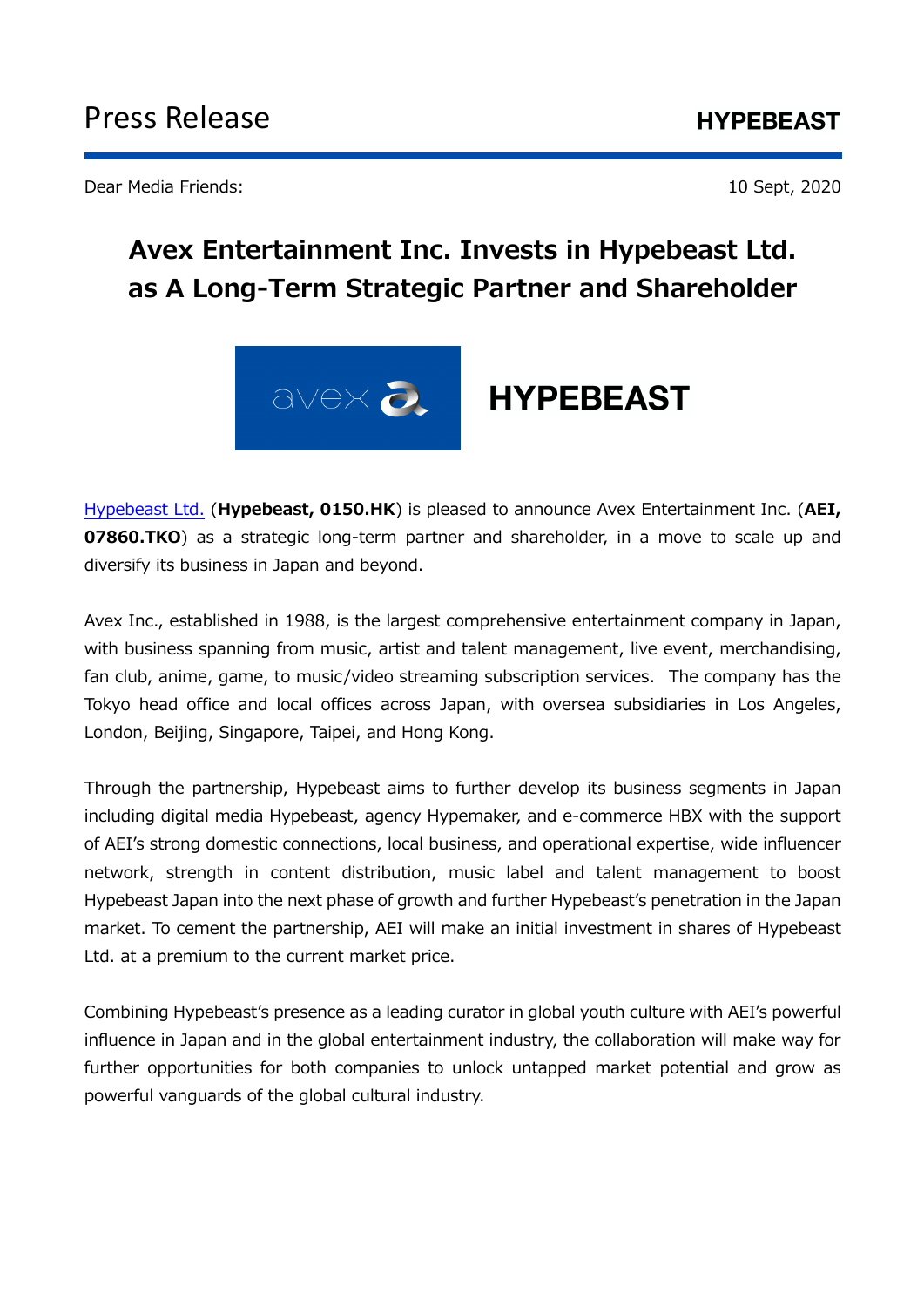Intended strategic business collaborations:

### **■ Digital Media**

Hypebeast and Avex will partner on resource and knowledge sharing with respect to digital advertising, content strategy, marketing and promotion across Hypebeast's digital media platforms (Hypebeast) and creative services agency business (Hypemaker) in Japan.

### ■ Music Label

With Avex's plan to globalize its music label, the company will partner with Hypebeast on sourcing and developing global emerging talent.

## **■ E-Commerce**

Hypebeast's retail business, HBX, will utilize Avex's warehouse and logistics infrastructure and strong local business experience in growing its Japanese market.

In addition, Avex and Hypebeast/HBX will co-develop apparel products and global brand collaborations by leveraging Avex's roster of renowned artists, titles and animations, to coincide with Hypebeast's development of an in-house product and merchandise platform.

#### **■ Events**

Combining Avex's valuable experience in live event production and Hypebeast's extensive global network, Avex and Hypebeast will jointly produce large scale fashion, music, and cultural events in Japan to bridge global and Japanese culture and expand Japan's fan base for both brands.

#### **■ Agency**

Avex will co-develop Hypebeast's agency business (Hypemaker) by highlighting Hypebeast's global presence and network, and creative capabilities externally to acquire new clients.

"I love Japanese culture and fashion, and have always believed in its vast business potential, and this partnership will be a big push with respect to our presence in its local market. I am looking forward to the transformation ahead and to taking our business to the next level alongside Avex." Kevin Ma, the CEO of Hypebeast Ltd. said.

"It is our immense pleasure to partner with Hypebeast, a global media company. With Hypebeast's cooperation, we believe that we will be able to further deliver attractive content